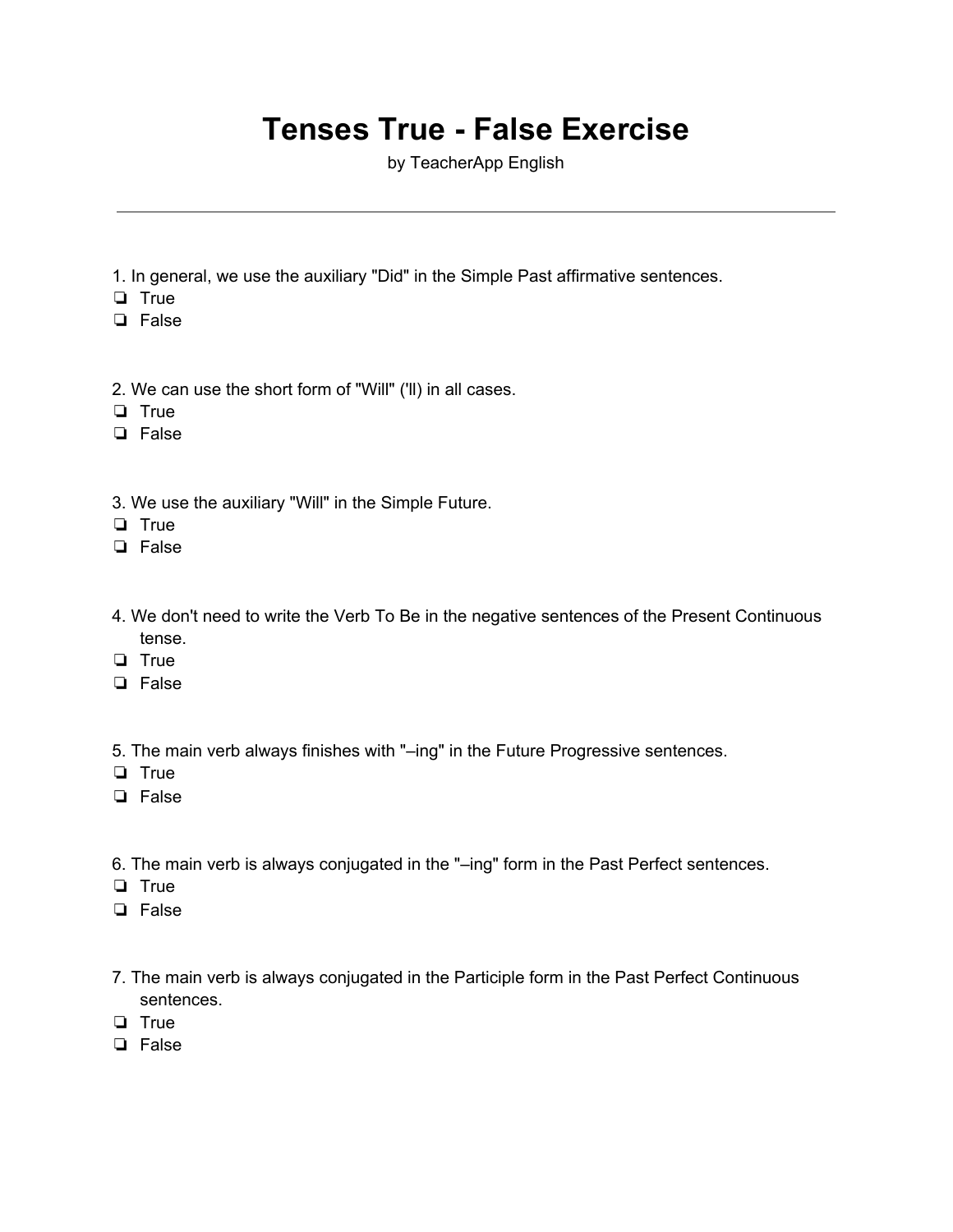- 8. We use the infinitive form of the Verb in the Simple Past tense.
- ❏ True
- ❏ False
- 9. We always have to write the Verb To Be before "Going To".
- ❏ True
- ❏ False
- 10. In the negative form of the Present Continuous , we use isn't aren't am not.
- ❏ True
- ❏ False
- 11. We generally use words like "already" and "never" in the Past Perfect tense.
- ❏ True
- ❏ False
- 12. To make the Past Participle of the regular verbs we add "-ed" after the verb.
- ❏ True
- ❏ False

Correct Answers on final page.